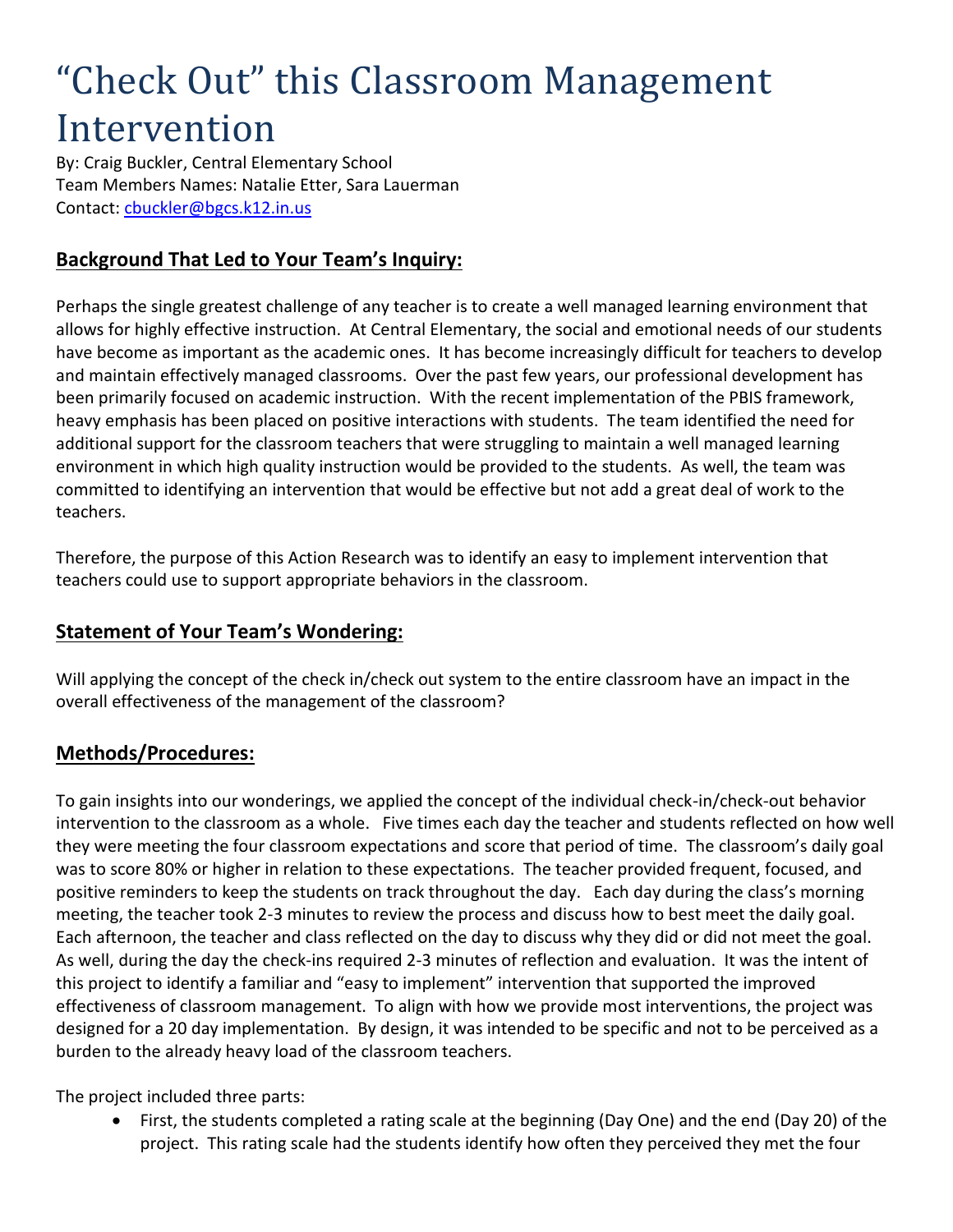expectations that had been identified as key to the successful management of the classroom. This data was analyzed to determine if the students' awareness of how well they are meeting expectations improves.

- Next, each day the teacher and class completed the check-in/check-out rubric. This data was analyzed for both the overall score of the day and to determine if there are times of the day that the students were more or less able to meet the expectations.
- The final piece of the project required the principal to complete 10 minute observations each day to script the interactions between the students and the teacher. This was analyzed to determine the frequency and type of reminders that the students were receiving.

At the end of the 20 school days, the team analyzed the data to focus on the change in the students' awareness and attitude, the daily, weekly, and overall score on the rubric, and the frequency of positive interactions provided by the teacher.

## **Stating Your Team's Learning and Supporting it with Data:**

As a result of analyzing our data, three important things we learned include:

- The students must be clear on a few and specific expectations and how they can meet those.
- The teacher must be positive and focus on desired behaviors. The teacher sets the tone!
- The administrator must provide support to the teacher through observations, discussion, and offering suggestions.

The students must be clear on a few and specific expectations and how they can meet those. Based on the analysis of the rating scales, the students perception of meeting expectations improved in three of the four areas. Throughout this process, the students' capacity to self-reflect on their behavior increased. It was key for the students to understand exactly what they would be working toward and have frequent and focused reminders on how to meet expectations.

The teacher must be positive and focus on desired behaviors. The teacher sets the tone! The check-in/checkout scores improved over the four weeks in the following way.

Week One, 14.8 Week Two, 15 Week Three, 16.2 Week Four, 16

Average, 16

The goal each week was a score of 16. So based on the data, by the end of the intervention the class was meeting expectations. The teacher became more aware of the importance for providing positive feedback and clear expectations during instruction. As well, the teacher was able to consider her interactions with students and to see the impact theses interactions had on the overall atmosphere of the classroom.

The administrator must provide support to the teacher through observations, discussion, and offering suggestions. The role of the administrator in this process was to continually manage and monitor the data. The rubrics were provided daily for entry into the class's spreadsheet and analysis. In addition, the daily observations provided insights into the overall management style of the teacher along with the interactions between the teacher and students. The following is an example of one of these observations.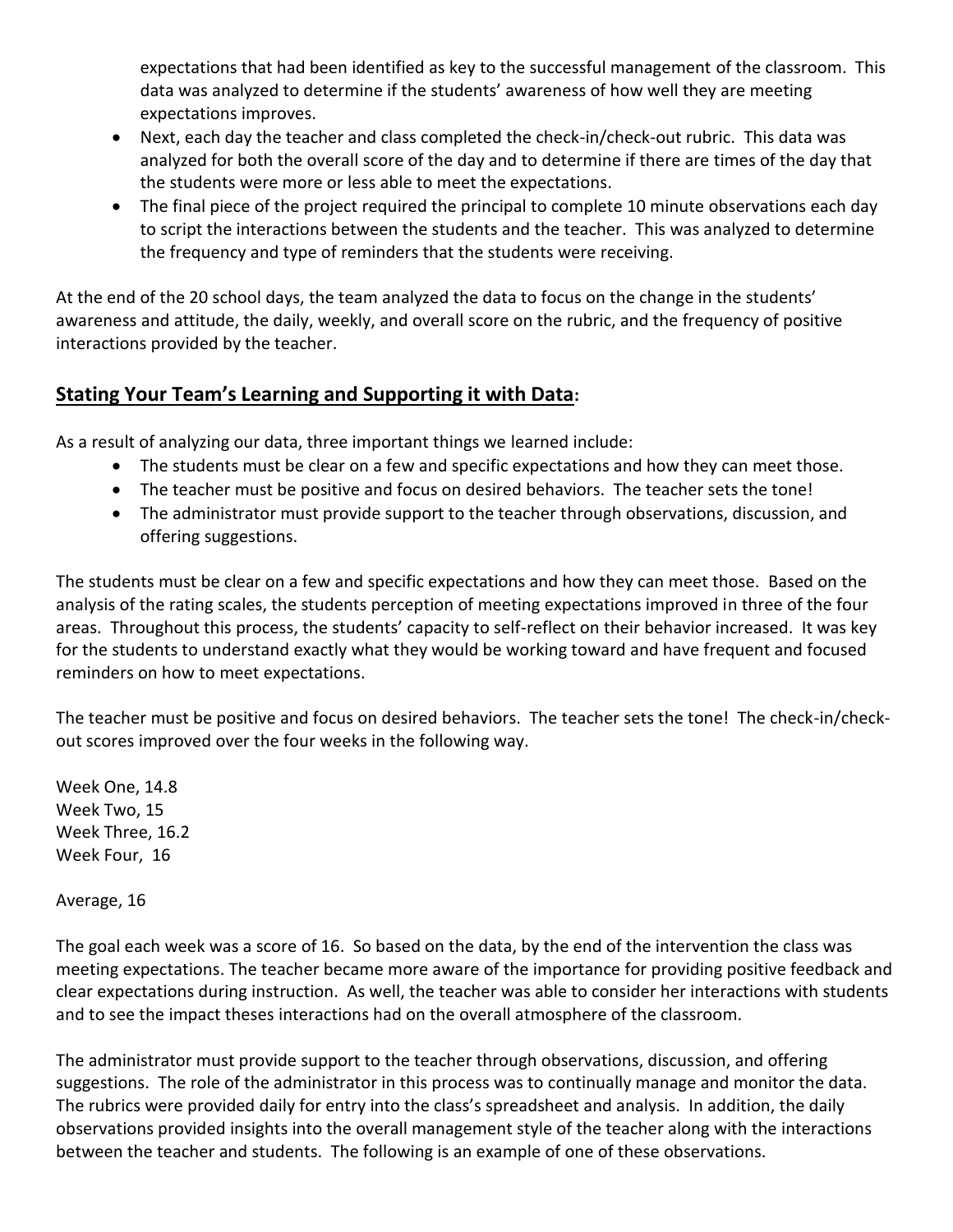Date: October 27, 2017 Time: 1:47 Subject: Math

Notes: He has three in each group – thumbs up if you have three in each group. Good we have 21 divided by 7 is three last one 25 divide by 5 how many total counters do we have how many groups count to 25 ready go she already has her answer and I think that I know how she did it

She is ready, she is ready I like how those people put their thumbs up to give me their signal when they are ready ten more seconds there are five what are counting by – fives we could have done this one in our head. Do you have five in each group? Read these two out loud, if you have already turn the page and put your finger on 12 (read the problem) this is a small word problem you need to CUBE first, what two numbers do you have? Ask yourself? What? Now you box your question – how many bugs are in each row no extra information and then read 13 so we can read it aloud (read the problem) hold off I want you and your shoulder partner to come up with division problem – hand up with the your partner always you are Michael's shoulder partner – I like how I see these two groups making equal groups like we just practiced. I like how they have put their label on their answer – this is still a word problem.

Positive Interactions: 6

It was very important for the administrator to spend time in the classroom each day completing these "mini" observations. These validated for the teacher that there was significant positive reinforcement occurring during instruction. For these 20 days, the teacher averaged 5 positive interactions or about a positive reinforcement every other minute.

In summary the team identified the following as key points of learning. Clear and specific behavior objectives are key to successful management.

The process provided the opportunity to identify time periods during the day that were more difficult for students to meet expectations.

Dividing the school day into smaller time periods allowed for resets of behavior when needed. The learning environment of a classroom can improve with emphasis on specific expectations.

## **Providing Concluding Thoughts:**

In conclusion, this Action Research project provided a specific intervention that could be put into place to support teachers that are struggling to provide effective instruction due to concerns with classroom management. It was specific, manageable, and included both qualitative and quantitative data to support it's success. Teachers were able to easily manage this process and it gave the teacher the opportunity to collaborate with others in order to make a direct impact on the learning environment. Through this process, teachers were able to gain support without feeling as if they were a failure. The objectivity of the project eliminated any sense of judgement that they may have feared at having others support their management systems.

Moving forward this intervention will be available for teachers as they begin to struggle with effective classroom management. The goal would be to provide this intervention early, before the learning of the students is impacted negatively and for greater periods of time. In addition, the team will provide teachers